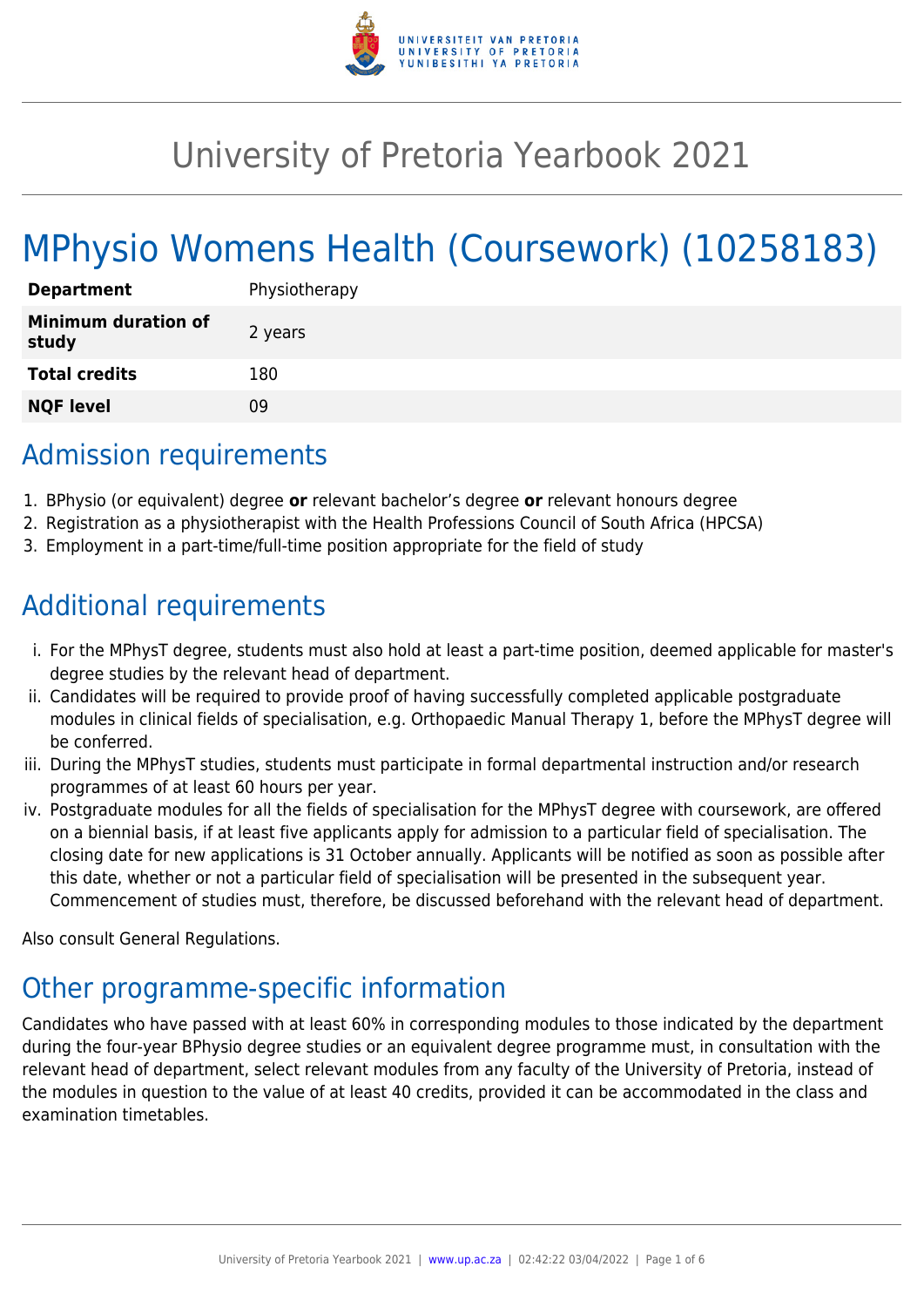

# Examinations and pass requirements

- i. The examinations in the prerequisite modules will take place prior to or concurrently with that of the major subject as determined by the relevant head of department.
- ii. The examination consists of a written and a clinical as well as an oral component.
- iii. A subminimum of 50% is required in each section of the examination, with a final mark of at least 50% to pass.
- iv. A student will be granted a second opportunity to take part in the examination in the major subject after at least six months have elapsed since the original examination took place.
- v. Students must submit a publication that has been accepted by an accredited journal for publication before the degree will be conferred.
- vi. Candidates who submit certificates of successful completion of modules in the Continued Professional Development programme with a view to admission to the MPhysT with coursework, must pass in an open examination in the module in question in order to retain credits.

## Pass with distinction

The degree is conferred with distinction on a student who has obtained an average of at least 75% in the major subject and the prerequisite subjects, and at least 60% in all other prescribed modules.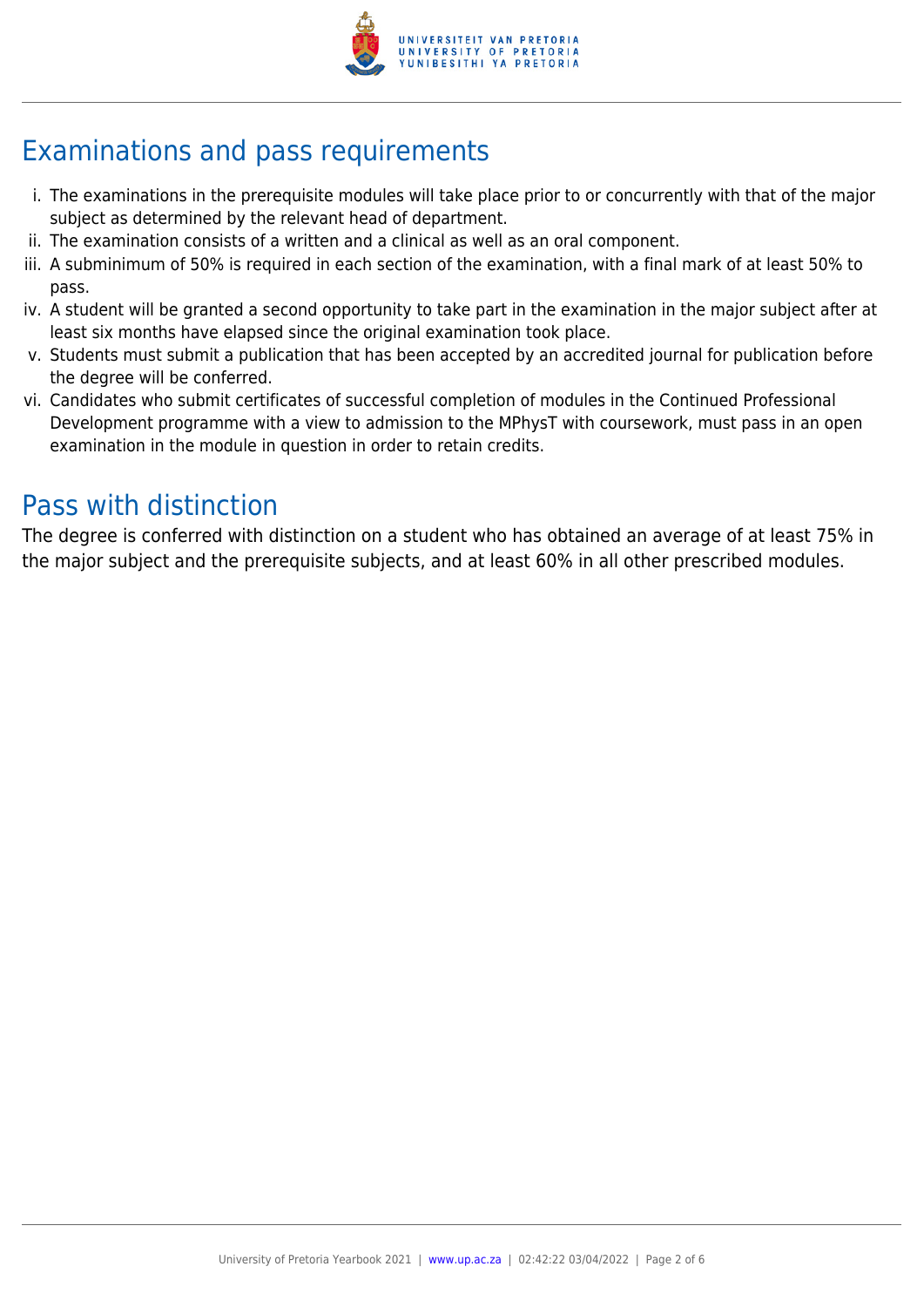

# Curriculum: Year 1

**Minimum credits: 180**

### **Fundamental modules**

### **Physiotherapeutic anatomy 804 (FSA 804)**

| <b>Module credits</b>         | 15.00                          |
|-------------------------------|--------------------------------|
| <b>NQF Level</b>              | 09                             |
| <b>Prerequisites</b>          | No prerequisites.              |
| <b>Language of tuition</b>    | Module is presented in English |
| <b>Department</b>             | Anatomy                        |
| <b>Period of presentation</b> | Year                           |

#### **Physiology 883 (FSG 883)**

| <b>Module credits</b>         | 15.00                          |
|-------------------------------|--------------------------------|
| <b>NQF Level</b>              | 09                             |
| <b>Contact time</b>           | 1 lecture per week             |
| <b>Language of tuition</b>    | Module is presented in English |
| <b>Department</b>             | Physiology                     |
| <b>Period of presentation</b> | Year                           |

### **Physiiotherapy 815 (FTB 815)**

| <b>Module credits</b>         | 15.00                                      |
|-------------------------------|--------------------------------------------|
| <b>NQF Level</b>              | 09                                         |
| <b>Contact time</b>           | 2 lectures per week, 4 practicals per week |
| <b>Language of tuition</b>    | Module is presented in English             |
| <b>Department</b>             | Physiotherapy                              |
| <b>Period of presentation</b> | Year                                       |

### **Core modules**

#### **Clinical physiotherapy: Women's health 815 (FTK 815)**

| <b>Module credits</b> | 40.00                                             |
|-----------------------|---------------------------------------------------|
| <b>NQF Level</b>      | 09                                                |
| <b>Prerequisites</b>  | No prerequisites.                                 |
| <b>Contact time</b>   | 1 lecture per week, 7 discussion classes per week |
| Language of tuition   | Module is presented in English                    |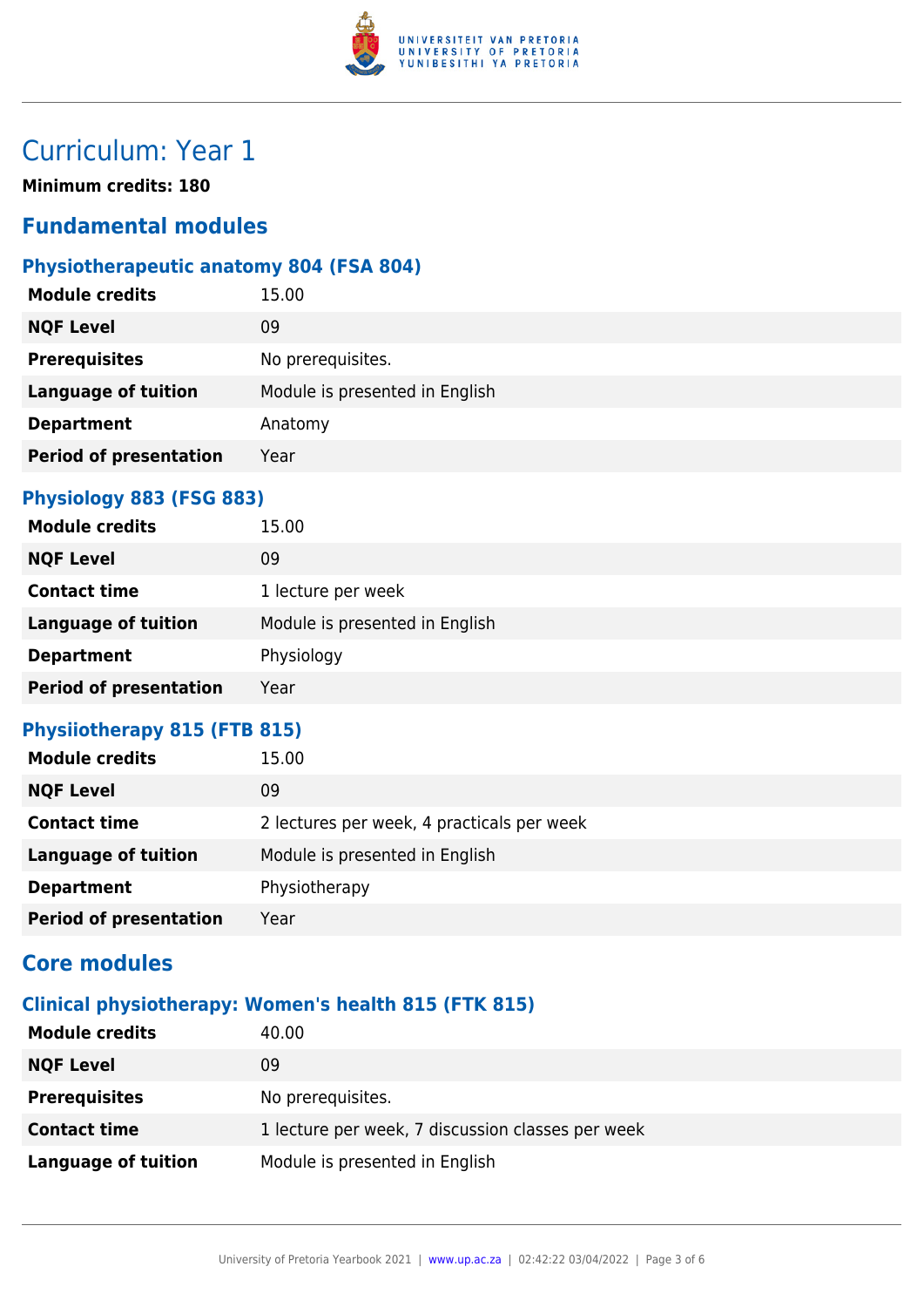

**Department** Physiotherapy

**Period of presentation** Year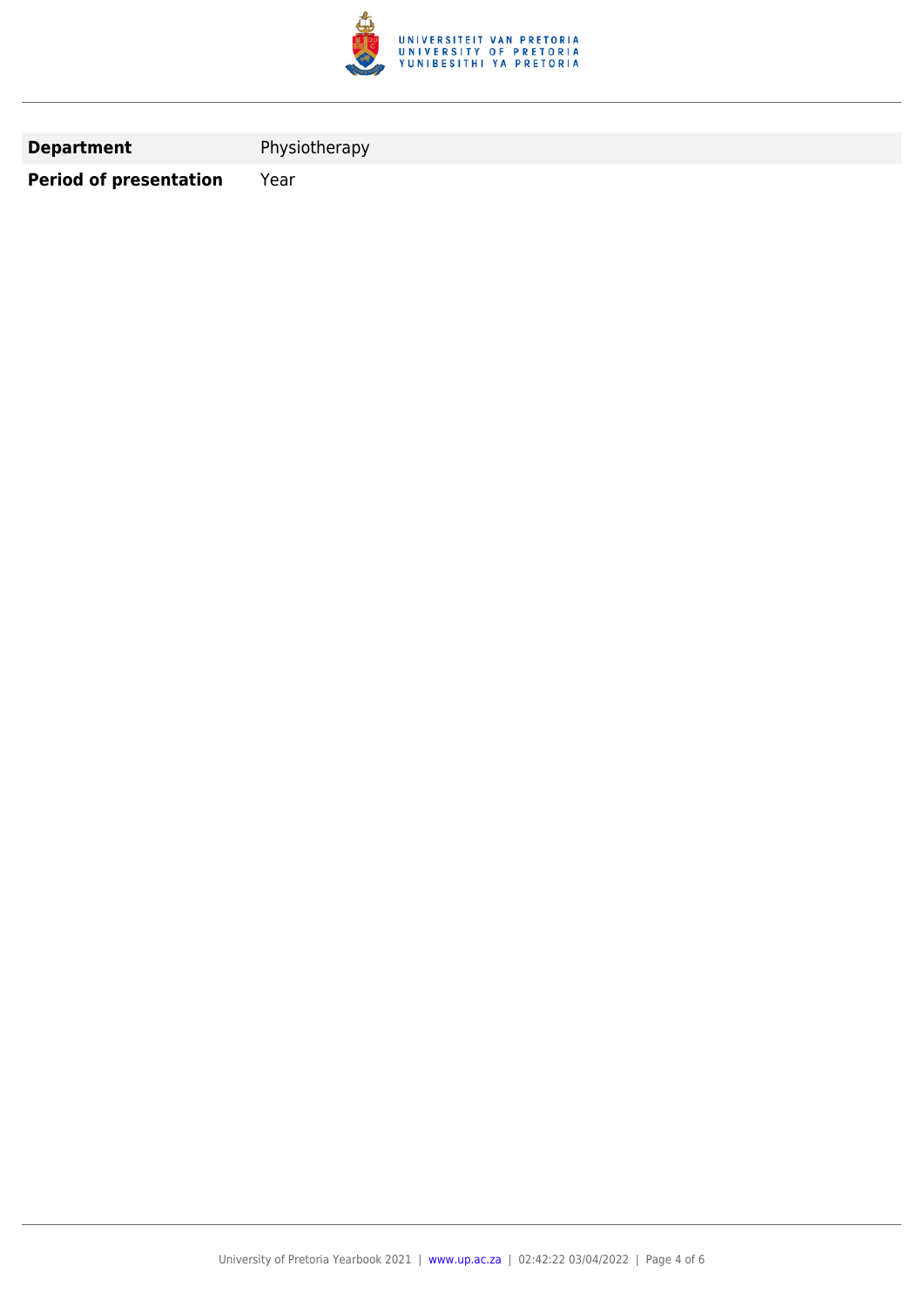

# Curriculum: Final year

**Minimum credits: 180**

### **Fundamental modules**

### **Pharmacology 871 (FAR 871)**

| <b>NQF Level</b><br>09                                       |  |
|--------------------------------------------------------------|--|
| <b>Prerequisites</b><br>No prerequisites.                    |  |
| Module is presented in English<br><b>Language of tuition</b> |  |
| Pharmacology<br><b>Department</b>                            |  |
| <b>Period of presentation</b><br>Year                        |  |

### **Core modules**

### **Clinical physiotherapy: Women's health 815 (FTK 815)**

| <b>Module credits</b>         | 40.00                                             |
|-------------------------------|---------------------------------------------------|
| <b>NQF Level</b>              | 09                                                |
| <b>Prerequisites</b>          | No prerequisites.                                 |
| <b>Contact time</b>           | 1 lecture per week, 7 discussion classes per week |
| <b>Language of tuition</b>    | Module is presented in English                    |
| <b>Department</b>             | Physiotherapy                                     |
| <b>Period of presentation</b> | Year                                              |

#### **Mini-dissertation 894 (FTP 894)**

| <b>Module credits</b>         | 60.00                          |
|-------------------------------|--------------------------------|
| <b>NQF Level</b>              | 09                             |
| <b>Language of tuition</b>    | Module is presented in English |
| <b>Department</b>             | Physiotherapy                  |
| <b>Period of presentation</b> | Year                           |

#### **Applied research methodology 802 (TNM 802)**

| <b>Module credits</b>         | $0.00\,$                            |
|-------------------------------|-------------------------------------|
| <b>NQF Level</b>              | 09                                  |
| Language of tuition           | Module is presented in English      |
| <b>Department</b>             | <b>Health Sciences Deans Office</b> |
| <b>Period of presentation</b> | Year                                |